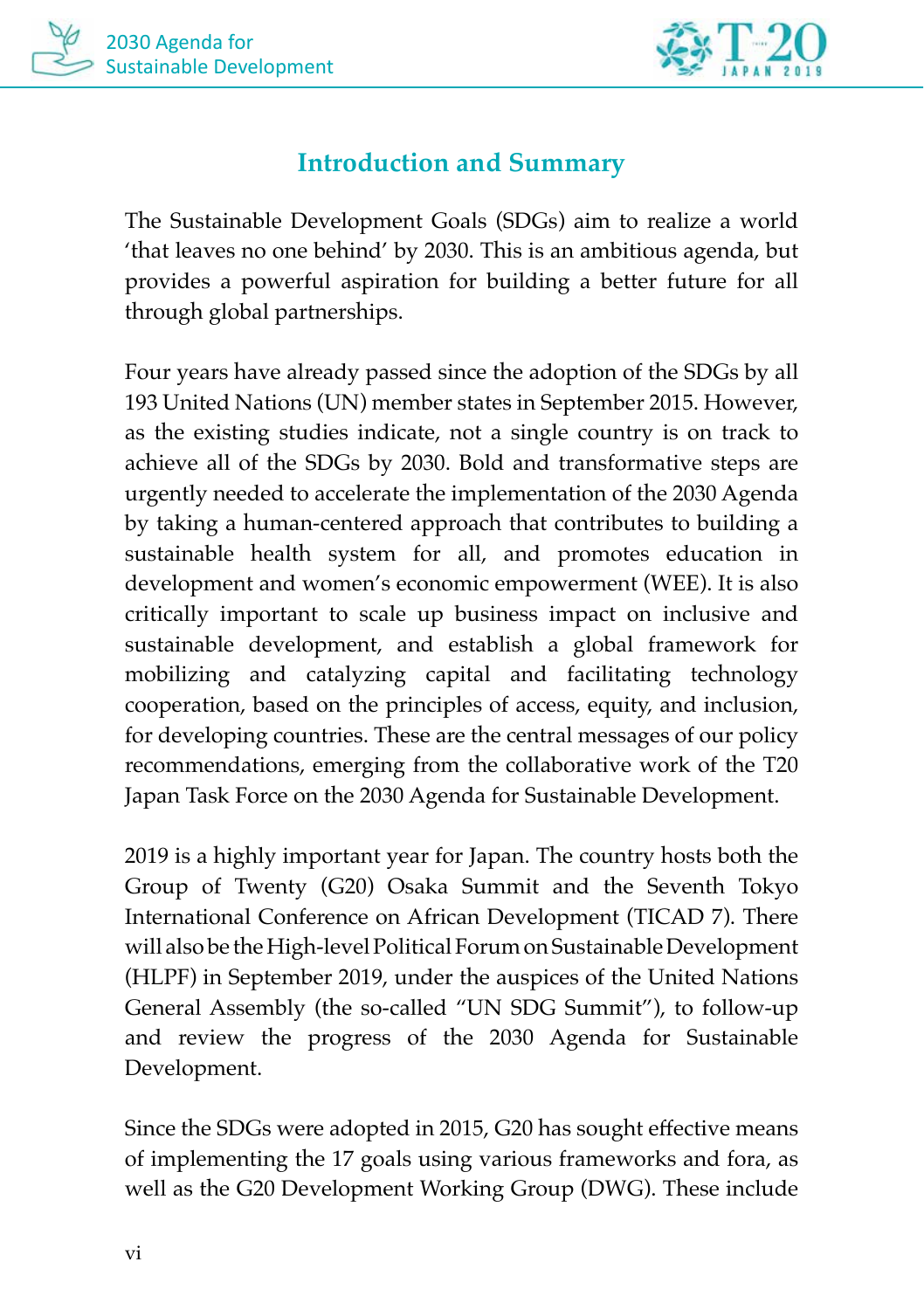



the G20 and Low Income Developing Countries Framework (2015) and the 2015 Antalya Development Roadmap (2015), the G20 Action Plan on the 2030 Agenda for Sustainable Development (2016), the Hamburg Update of the G20 Action Plan on the 2030 Agenda (2017), and the Buenos Aires Update of the G20 Action Plan on the 2030 Agenda (2018). Currently, the G20 under Japanese Presidency in 2019 is working through the DWG to undertake the review of the G20 Action Plan on the 2030 Agenda.

In view of the vital importance of providing policy inputs to the progress of the SDGs at this critical juncture, a Task Force on the 2030 Agenda for Sustainable Development has been established within T20. In alignment with the Japanese government's priorities for its G20 Presidency and considering the impact of the achievements of the recent G20 Summits on the 2030 Agenda, we have chosen the following six topics to make policy recommendations for G20. We believe that these topics are critically important for advancing SDG implementation:

- Universal Health Coverage (UHC);
- Education in development;
- Sustainable finance for development;
- The role of the private sector in achieving the SDGs;
- Technology cooperation; and
- Gender.

We consider these topics a balanced mix, and highly relevant in the light of: (i) giving special attention to "human security" and the human-centered approach, as well as the areas where Japan has accumulated knowledge and expertise (i.e., universal health coverage, and education in development); (ii) combining sector-specific topics with cross-cutting topics (i.e., sustainable finance, the role of the private sector, technology cooperation, gender); (iii) maintaining the continuity of the past T20 discussions, while addressing new topics (i.e., universal health coverage, the role of the private sector, technology cooperation); and (iv) ensuring complementarity with the other Task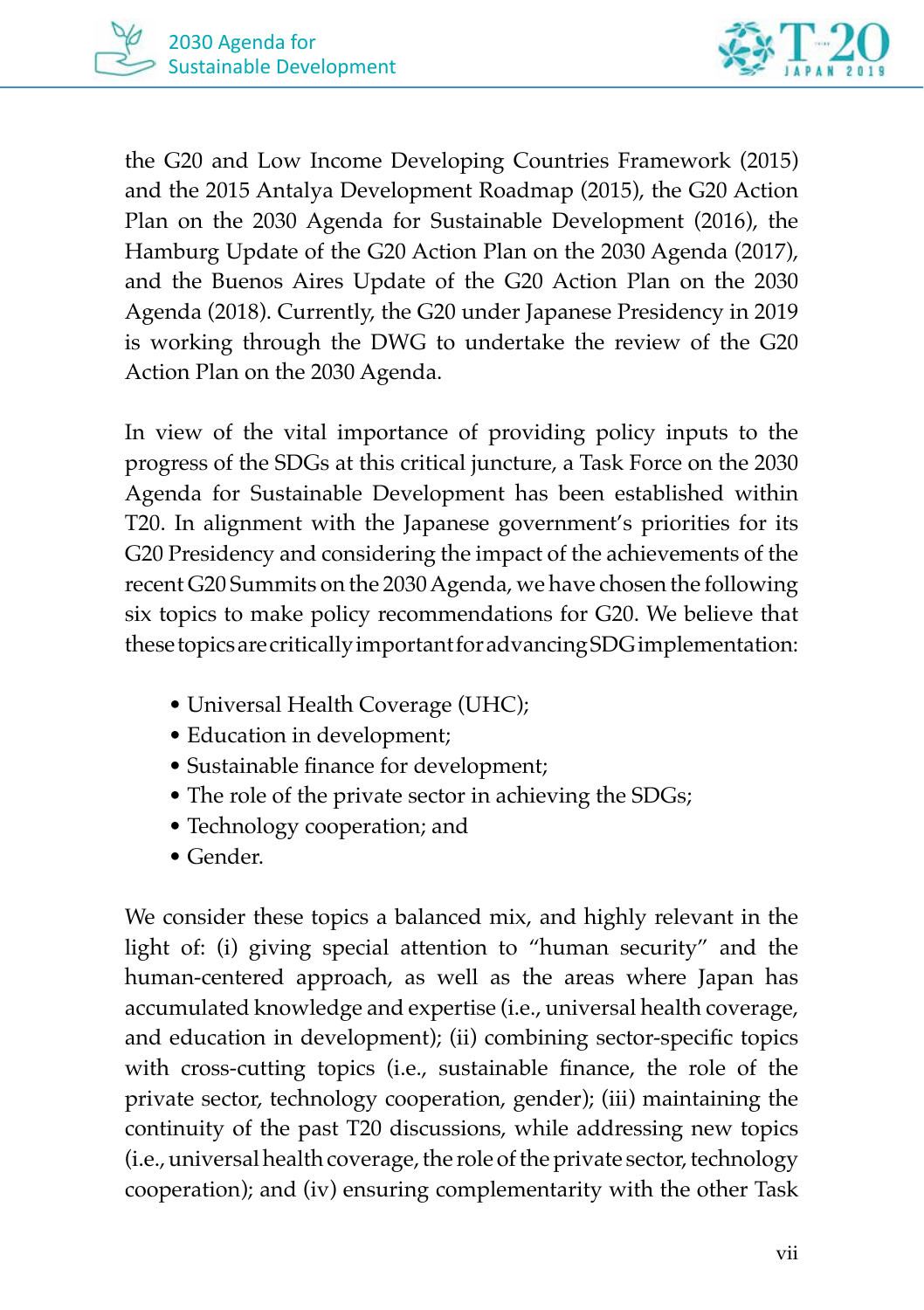

Forces such as Climate Change and Environment, the Future of Work and Education for the Digital Age, and the Economic Effects of Infrastructure and its Financing.

A total of eleven Policy Briefs have been formulated covering these six areas, as compiled in this book. The direction of the six topics is summarized as follows (see the Annex for key recommendations).

In health, our Task Force has focused on UHC. This is the first time that T20 has discussed this as the major topic. Health has been discussed at the G20 Summit since 2017, and during the last two years the main focus was on the preparedness and response to health crises (such as the Ebola outbreak and antimicrobial resistance (AMR)) and health systems strengthening.. This year, our Policy Brief addresses the role of G20 in building sustainable health systems for all, and deliberates on the next steps toward a new globalism for UHC. In doing so, we have given due consideration to the discussions at the Health Working Group (Sherpa Track) and the Finance Track.

Education has been discussed intensively at past T20s, and recent years have seen growing interest in the topic of the Future of Work and Education for the Digital Age (which is closely related to the 4th industrial revolution). While this topic continues to be discussed at the other Task Force (Task Force 7), we have highlighted education in development as an enabler to achieve the SDGs. Five Policy Briefs have been compiled, which call for transforming education system to provide all children with quality education. They address noncognitive "socioemotional skills," early childhood development/ education and care (ECD/ECEC), science, technology, engineering and mathematics (STEM), girl's education, professional development, and so on.

On finance and governance, developing countries face challenges in using cross-border capital flows to fund investments in sustainable development. International financial institutions have a key role to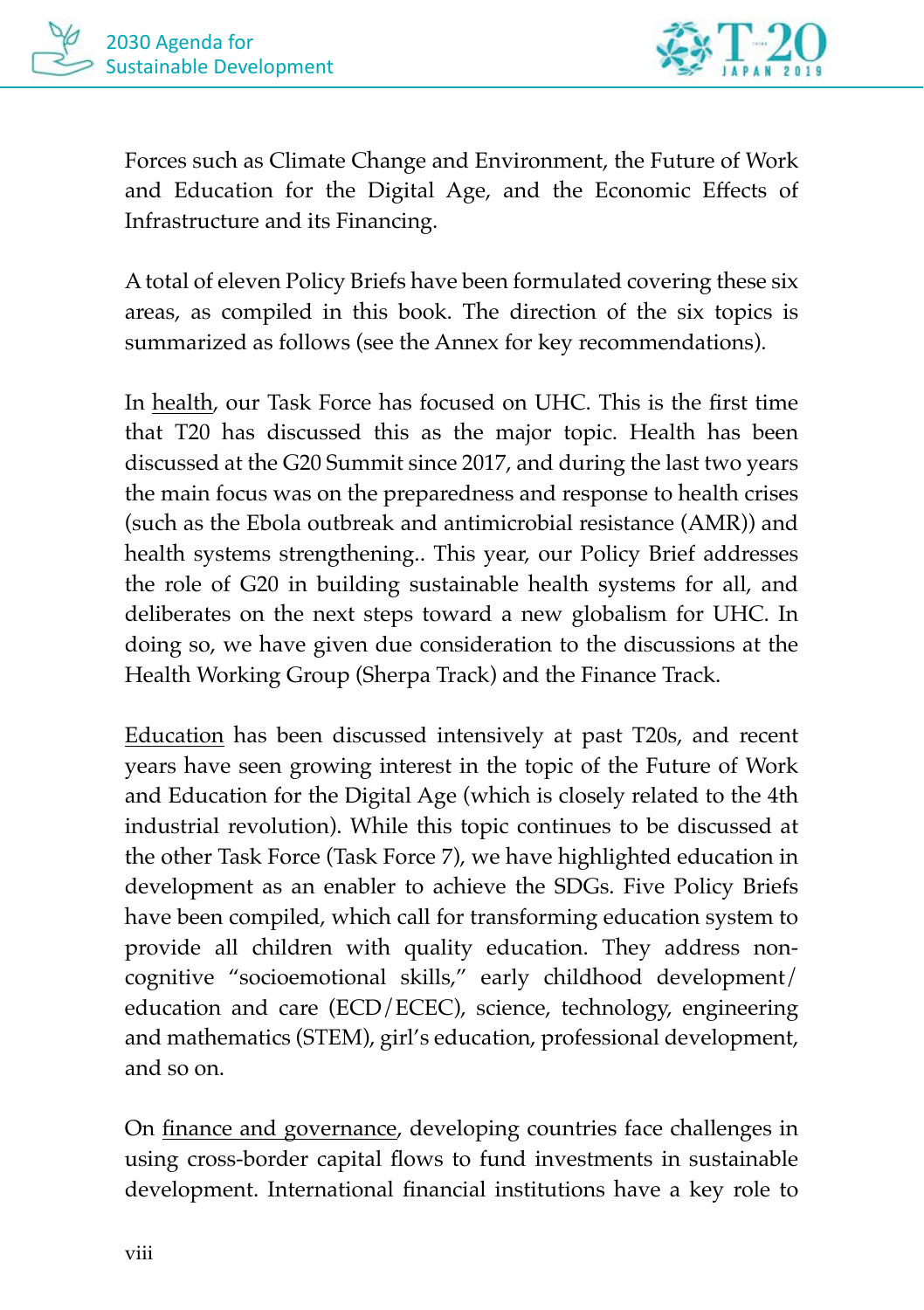

play in minimizing risks to developing economies while ensuring more efficient allocation of public and private capital. This year, our Policy Brief recommends concrete measures how to drive capital at scale towards sustainable development, ensure improved allocation of development finance, and establish and encourage commitment to, funding approaches for global public goods.

The role of the private sector is a new topic at T20, and our Policy Brief addresses the need to redefine the purpose of business and how to scale up their impact on the SDGs. It analyzes the challenges which restrain corporates from making full-fledged contributions to SDG acceleration and provides specific policy recommendations. These include: (i) encouraging corporates to embed the SDGs into their core business strategies and operations; (ii) reshaping the economic system around the common good; (iii) creating a "sustainable ecosystem" for shaping a beneficial environment for all stakeholders; and (iv) upgrading the enterprises and policy/regulatory capabilities of developing countries to maximize the potential benefits of their participation in Global Value Chains.

Technology cooperation is also a new topic. Global technology regimes and international organizations have played a significant role in facilitating Science, Technology and Innovation (STI) cooperation to cater to diverse needs in the areas of development and sustainability. Nevertheless, the existing technology transfer models remain inadequate to meet the needs of developing countries. Our Policy Brief examines the significance of Science and Technology (S&T) and availability of innovation-driven solutions, to address sustainability challenges. It also highlights the role of the G20 in supporting the best practices adopted for technology cooperation, building the technological and financial capacities of developing countries, and facilitating intellectual property regimes for fostering STI partnerships.

Gender is an important cross-cutting issue, and past T20 meetings discussed intensively the issue of gender economic equity by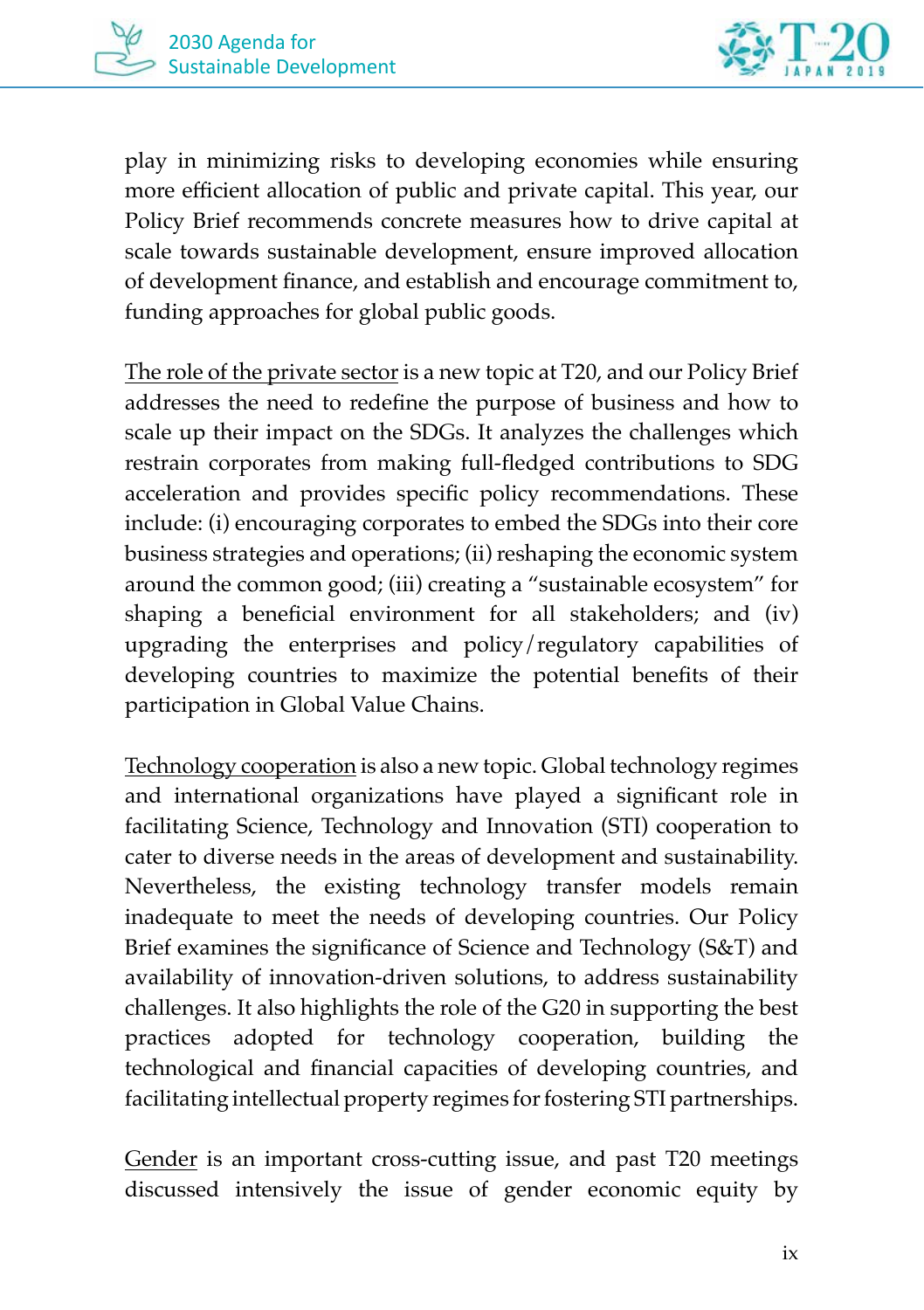

organizing a dedicated Task Force. This year, two Policy Briefs have been produced within the T20 Japan SDGs Task Force, to highlight: (i) a gendered perspective of changing demographics and their implications for labor, financial and digital equity; and (ii) governance frameworks for promoting women's economic empowerment. The latter is new and focuses on the governance frameworks for the public and private sectors and their respective mechanisms for monitoring and measuring the impact of gender economic equity progress. In doing so, we have collaborated with the Women 20 (W20) to ensure alignment with the W20 areas of focus.

Tremendous efforts have been made across these six topics to share respective perspectives and promote mutual learning in the process of formulating the Policy Briefs. This has greatly enriched the activities of the Task Force on the 2030 Agenda for Sustainable Development in T20 Japan 2019.

Lastly, 2019 marks the fourth year since the adoption of the SDGs by world leaders, and the UN SDG Summit will be held in September. This provides a very important opportunity to reinvigorate international commitment to the 2030 Agenda, to showcase areas of global progress, and to raise awareness of the importance of the SDGs globally. Given the significant impact the G20 countries could have on global economic and social progress, I sincerely hope that the policy recommendations formulated by our Task Force will serve as useful intellectual contributions to the G20 Osaka Summit, as well as to the subsequent policy fora including the UN SDG Summit.

> **Izumi Ohno Director, JICA Research Institute Lead Co-Chair of Task Force on "The 2030 Agenda for Sustainable Development"**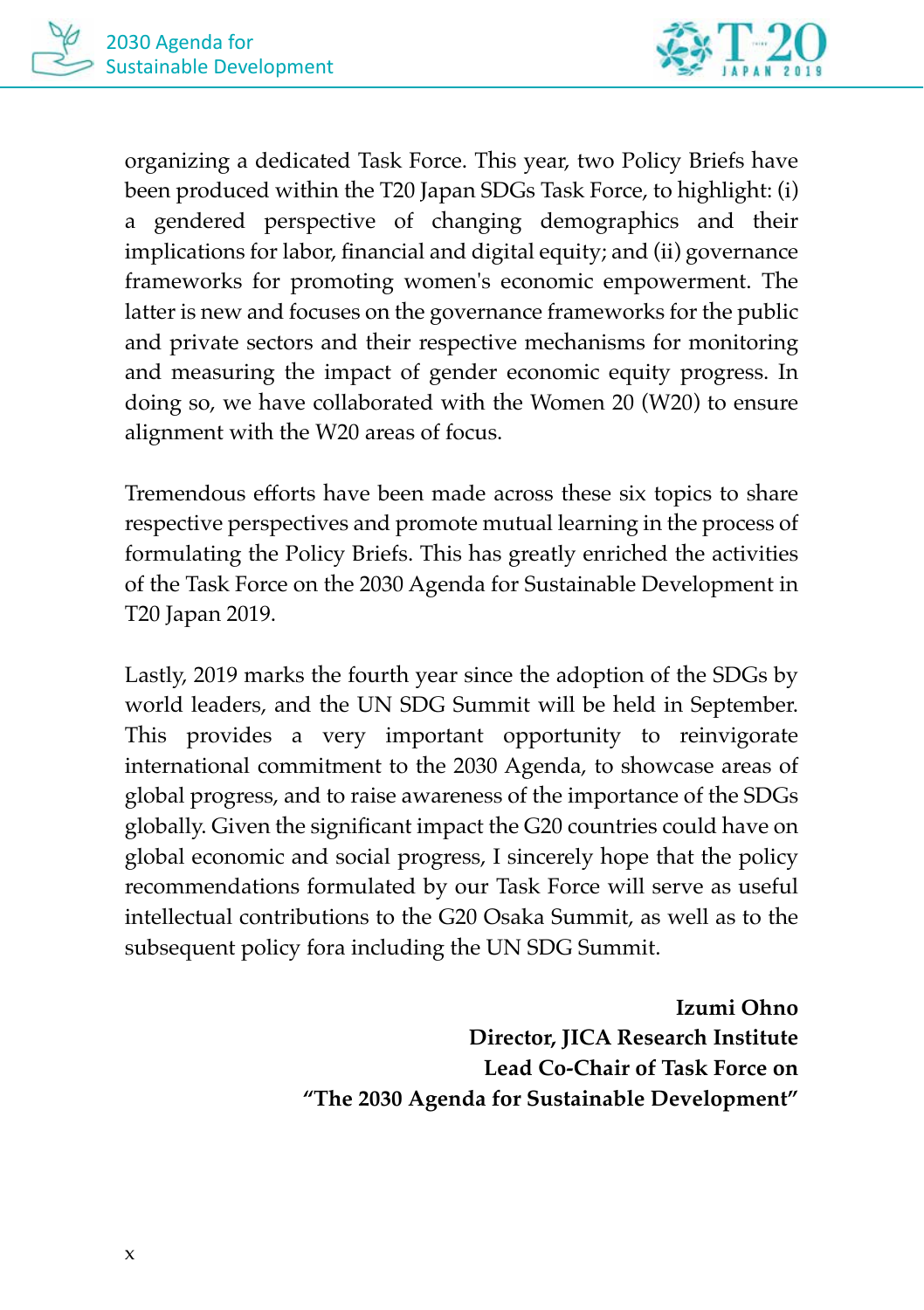



## **References**

- Argentina G20 Presidency. 2018. *Buenos Aires Update: Moving Forward the G20 Action Plan on the 2030 Agenda for Sustainable Development*, November. http://www.g20.utoronto.ca/2018/ 2018-buenosaires-update.html
- Bertelsmann Stiftung and Sustainable Development Solutions Network (SDSN). 2018. *SDG Index and Dashboards Report 2018: Global Responsibilities.* Brussels: Bertelsmann Stiftung.
- Kharas, Homi., McArthur, John W., and Rasmussen, Krista. 2018. "How Many People Will the World Leave Behind: Assessing Current Trajectories on the Sutainable Development Goals." *Global Economy & Development Working Paper 123*, September, Brookings.
- Ohno, Izumi. 2019. Think 20 Japan 2019: The "Japan SDGs Model" and the Task Force on the 2030 Agenda for Sustainable Development. *Global Solutions* 4: 104-113.
- United Nations (UN). 2015. *Transforming Our World: the 2030 Agenda for Sustainable Development.* New York: United Nations.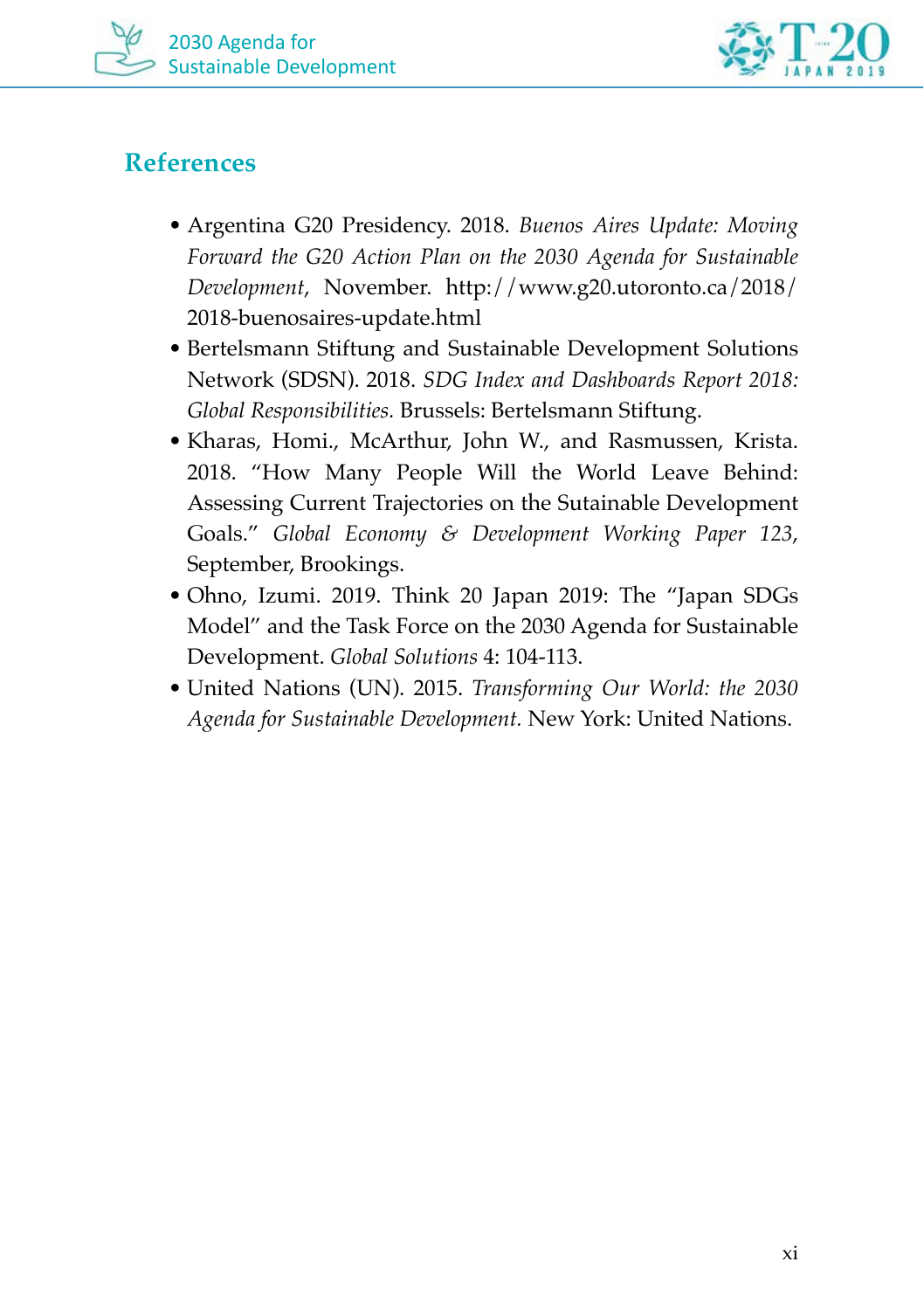



**Annex**

## **Key Recommendations, Specific Actions, and Policy Briefs (Task Force 1: The 2030 Agenda for Sustainable Development)**<sup>1</sup>

## **Summary of Challenge / Goal**

The Sustainable Development Goals (SDGs) aim to realize a world 'that leaves no one behind' by 2030. Bold and transformative steps are urgently needed to accelerate the implementation of the 2030 Agenda by taking a human-centered approach that contributes to building a sustainable health system for all, and promotes education in development and women's economic empowerment (WEE). It is also critically important to scale up business impact on inclusive and sustainable development, and establish a global framework for mobilizing and catalyzing capital and facilitating technology cooperation, based on the principles of access, equity, and inclusion for developing countries.

**Key Recommendation 1: Lead tractable changes and global solidarity towards Universal Health Coverage (UHC).**

## **Specific Actions**

- Re-orient domestic financing and development assistance to strengthen primary health care systems.
- Establish a reliable information system on migrants to ensure parity of health and social security benefits between migrant and local workers.
- Share country experiences of innovative financing successes.
- Support the establishment of reliable domestic financing mechanisms for self-sufficiency, and ensure that resources are used for cost-effective best buys.
- Establish a G20 working group on harnessing and regulating health technologies at the global level.
- Establish a globally-shared, locally-contextualized mechanism of technical support for UHC.
- Harmonize health development assistance to avoid duplication and fill gaps.

**Referenced Policy Brief**

<sup>1</sup> This is an input from "The 2030 Agenda for Sustainable Development" Task Force to the T20 Communique. The Communique was compiled from this input.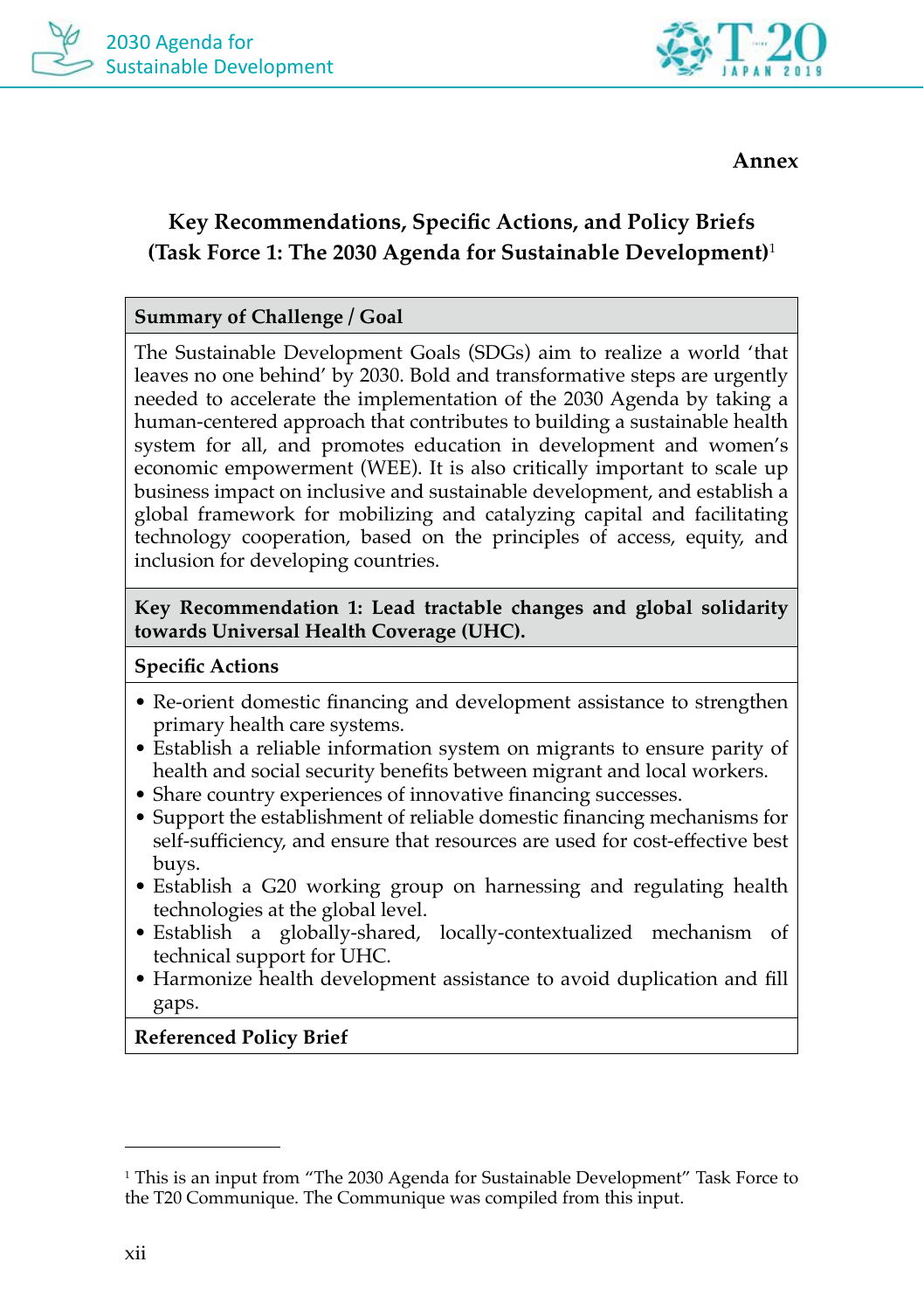



• Gerald Bloom, Yasushi Katsuma, Krishna D Rao, Saeda Makimoto, Gabriel Leung, "Deliberate next steps toward a new globalism for Universal Health Coverage (UHC)."

**Key Recommendation 2: Transform education system to provide all children with quality education, leaving no one behind.**

#### **Specific Actions**

- Share good practices among G20 countries and align policy interventions with the local context in which educational transformations take place, and review and reform curricula across all levels of education to align these with all 17 SDGs.
- Prioritize the promotion of research and practice in education systems that foster non-cognitive "socioemotional skills" to transform traditional schooling systems.
- Strengthen G20-level commitment to ensuring access to locally and culturally appropriate early childhood development, education and care (ECD/ECEC) of high quality for all children from birth, and forge international consensus on government responsibility for developing, resourcing, and governing a "whole-systems" approach to ECD/ECEC policies.
- Establish baseline data and targeted interventions to benefit the most marginalized girls and boys to achieve gender equality in education.
- Agree on immediate policy measures within G20 countries to promote STEM education particularly in basic level mathematics and science, and change the nature of STEM education in a way that cultivates the curiosity and motivation of children.

## **Referenced Policy Briefs**

- Shinichiro Tanaka, Shimpei Taguchi, Kazuhiro Yoshida, Alejandra Cardini, Nobuko Kayashima, Hiromichi Morishita, "Transforming Education towards Equitable Quality Education to Achieve the SDGs."
- Mathias Urban, Alejandra Cardini, Jennifer Guevara, Lynette Okengo, Rita Flórez Romero, "Early Childhood Development Education and Care: The Future is What We Build Today."
- Natasha Ridge, Susan Kippels, Alejandra Cardini, Joannes Paulus Yimbesalu, "Developing National Agendas in Order to Achieve Gender Equality in Education (SDG 4)."
- David Istance, Anthony Mackay, Rebecca Winthrop, "Measuring Transformational Pedagogies Across G20 Countries to Achieve Breakthrough Learning: The Case for Collaboration."
- Javier González D., Dante Castillo C., Claudia Costin, Alejandra Cardini, "Teacher Professional Skills: Key Strategies to Advance in Better Learning Opportunities in Latin America."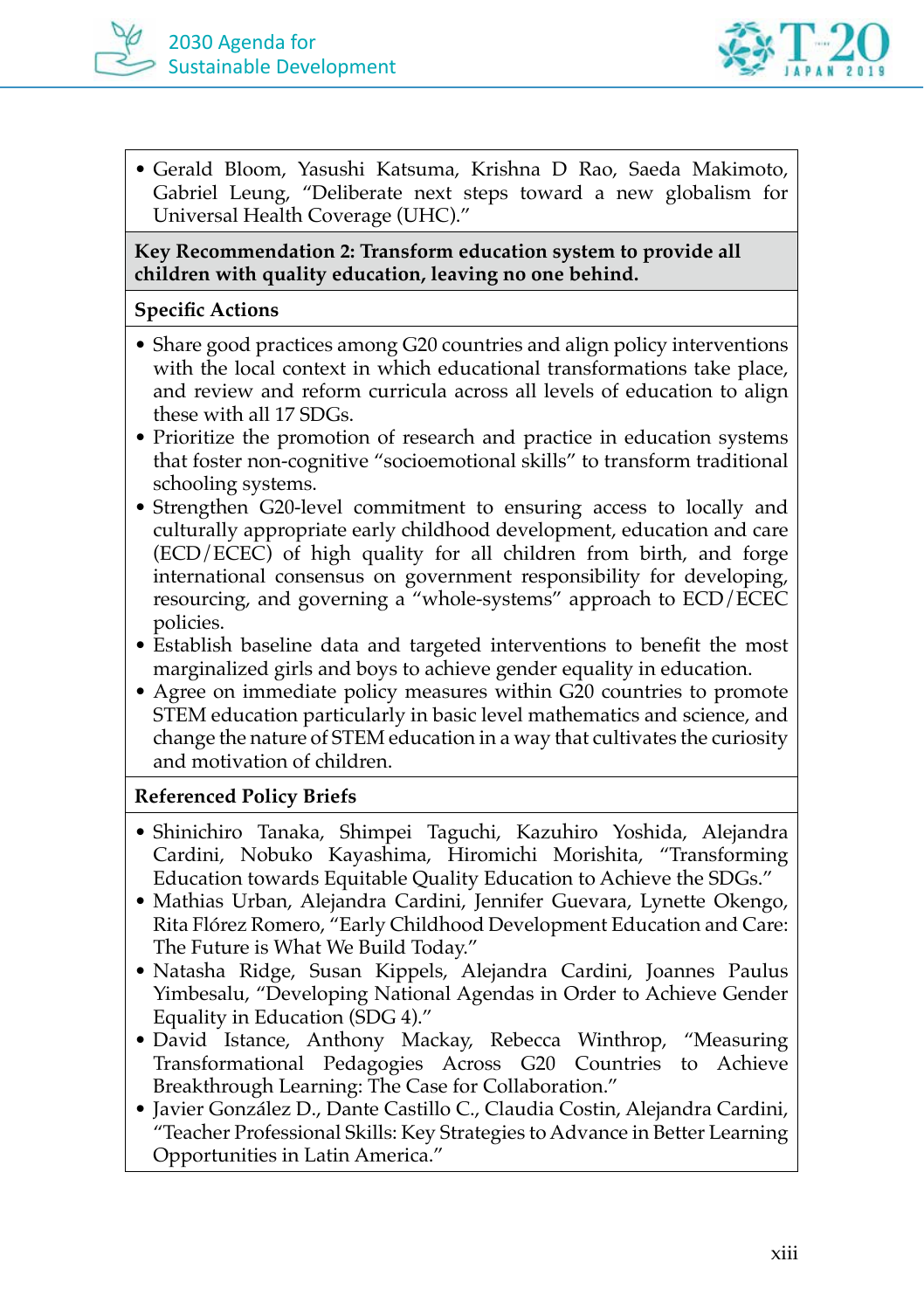

## **Key Recommendation 3: Drive capital at scale towards sustainable development, ensuring improved allocation of development finance.**

## **Specific Actions**

- Share the good experiences derived from expanding sustainable finance, especially by large institutional investors and national and international development banks in G20 member countries, and pursue actions to promote private financing for social good.
- Support developing countries in the creation of sector-specific platforms to generate coherent and high-quality project proposals linked to national development plans, in partnership with MDBs and UN agencies.
- Take a systematic approach to aid replenishment negotiations (expected in 2019/2020) based on a set of core principles, and also encourage the greater use of innovative finance mechanisms.

## **Referenced Policy Brief**

• Homi Kharas, Sachin Chaturvedi, Mustafizur Rahman, Imme Scholz, "Sustainable Financing for Development."

**Key Recommendation 4: Redefine the purpose of business and create a "sustainable ecosystem" for shaping beneficial environments for all stakeholders, while giving attention to the industrial and social upgrading of developing countries.**

## **Specific Actions**

- Urge the private sector to embed sustainability into their core business strategies and operations and link corporate reporting to the SDGs by using common framework and standards. Also, promote joint business actions for social good by utilizing major international events as showcases.
- Reshape the economic system around a common purpose by promoting ESG investment, as well as sustainable procurement in the public sector.
- Promote "Quality FDI" to developing countries and support their industrial and social upgrading so that they can benefit from Global Value Chain participation and avoid the risk of inappropriate supply chain management by FDI.

## **Referenced Policy Brief**

• Izumi Ohno, Kenichi Konya, Hiroaki Shiga, Franklin Murillo, Estefania Charvet, "Scaling Up Business Impact on the SDGs."

**Key Recommendation 5: Create alternative mechanisms for STI cooperation, building the technological and financial capabilities of developing countries.**